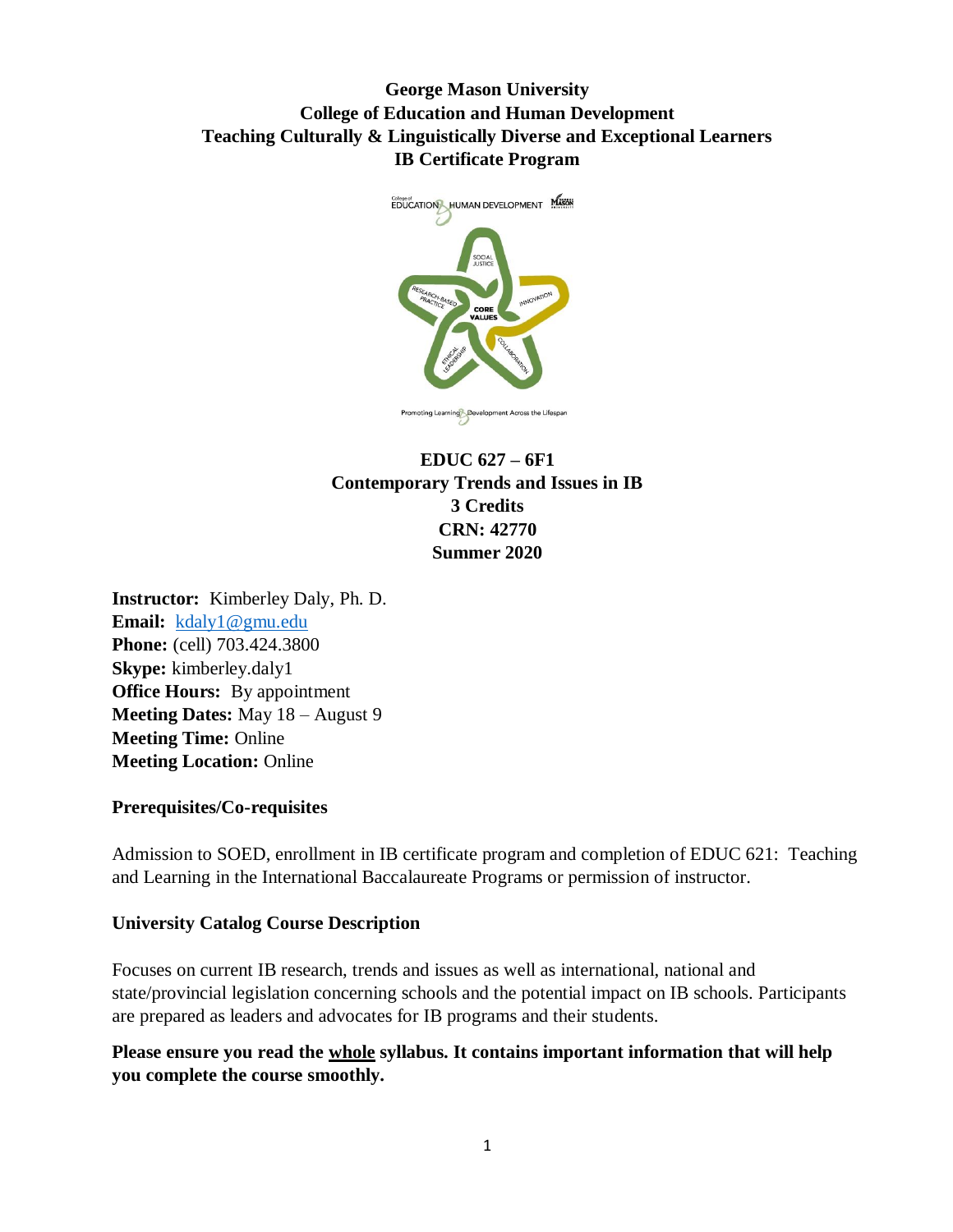## **Course Overview**

This course is an online seminar. Our work together will primarily be through dialogue with each other. Instead of utilizing lectures, each class will depend on the ideas that we collectively develop as we engage in ongoing discussion about international education and the International Baccalaureate. Your own experiences as teachers, readers, writers, and learners, along with the course readings, will be an important part of our developing collective understandings.

For each of the 12 modules, you should spend this amount of time on the website in addition to your weekly readings and work. Successful students in an online learning environment are proactive, self-regulated and manage their time well.

#### **Course Delivery Method**

This course will be delivered online (76% or more) using an asynchronous format via Blackboard Learning Management system (LMS) housed in the MyMason portal. You will log in to the Blackboard (Bb) course site using your Mason email name (everything before @masonlive.gmu.edu) and email password. The course site will be available on May 12, 2020 by 7 pm EST.

**Under no circumstances, may candidates/students participate in online class sessions (either by phone or Internet) while operating motor vehicles. Further, as expected in a face-to-face class meeting, such online participation requires undivided attention to course content and communication.**

## *Technical Requirements*

To participate in this course, students will need to satisfy the following technical requirements:

• High-speed Internet access with standard up-to-date browsers. To get a list of Blackboard's supported browsers see:

[https://help.blackboard.com/Learn/Student/Getting\\_Started/Browser\\_Support#supported](https://help.blackboard.com/Learn/Student/Getting_Started/Browser_Support#supported-browsers)[browsers](https://help.blackboard.com/Learn/Student/Getting_Started/Browser_Support#supported-browsers)

To get a list of supported operation systems on different devices see: [https://help.blackboard.com/Learn/Student/Getting\\_Started/Browser\\_Support#tested](https://help.blackboard.com/Learn/Student/Getting_Started/Browser_Support#tested-devices-and-operating-systems)[devices-and-operating-systems](https://help.blackboard.com/Learn/Student/Getting_Started/Browser_Support#tested-devices-and-operating-systems)

- Students must maintain consistent and reliable access to their GMU email and Blackboard, as these are the official methods of communication for this course.
- Students may be asked to create logins and passwords on supplemental websites and/or to download trial software to their computer or tablet as part of course requirements.
- The following software plug-ins for PCs and Macs, respectively, are available for free download:
	- o Adobe Acrobat Reader: <https://get.adobe.com/reader/>
	- o Windows Media Player:
	- o <https://support.microsoft.com/en-us/help/14209/get-windows-media-player>
	- o Apple Quick Time Player: [www.apple.com/quicktime/download/](http://www.apple.com/quicktime/download/)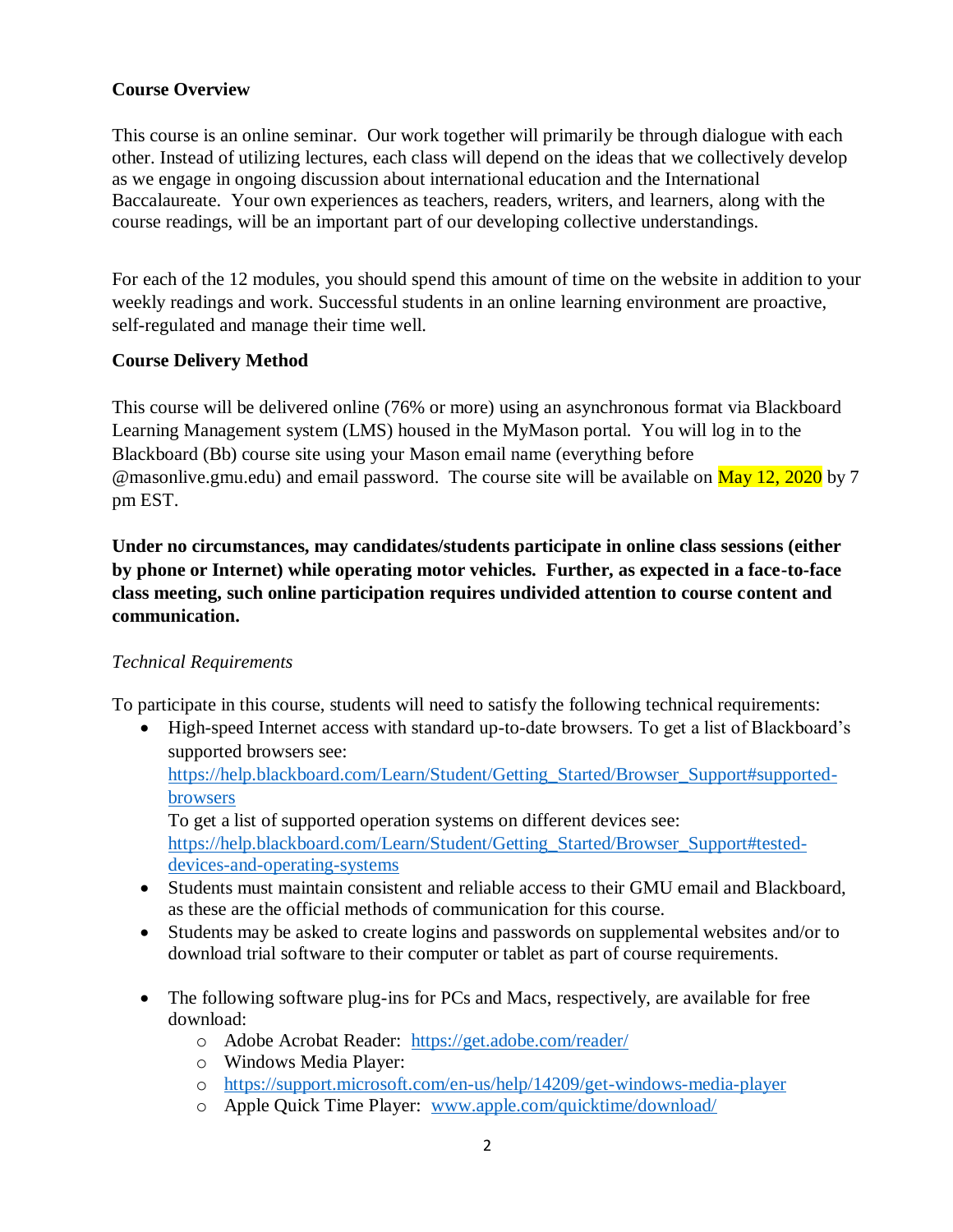• It is possible that students may need a headset microphone for use with Skype or WebEx should conferencing with the instructor be necessary and individual technology will not permit clear audio.

# *Expectations*

- Course Week: Because asynchronous courses do not have a "fixed" meeting day, our week will **start** on **Mondays** and **finish** on **Sundays**.
- Log-in Frequency:

Students must actively check the course Blackboard site and their GMU email for communications from the instructor, class discussions, and/or access to course materials at least **3** times per week.

• Participation:

Students are expected to actively engage in all course activities throughout the semester, which includes viewing all course materials, completing course activities and assignments, and participating in course discussions and group interactions.

• Technical Competence:

Students are expected to demonstrate competence in the use of all course technology. Students who are struggling with technical components of the course are expected to seek assistance from the instructor and/or College or University technical services.

• Technical Issues:

Students should anticipate some technical difficulties during the semester and should, therefore, budget their time accordingly. Late work will not be accepted based on individual technical issues.

• Workload:

Please be aware that this course is **not** self-paced. Students are expected to meet *specific deadlines* and *due dates* listed in the **Class Schedule** section of this syllabus. It is the student's responsibility to keep track of the weekly course schedule of topics, readings, activities and assignments due.

• Instructor Support:

Students may schedule a one-on-one meeting to discuss course requirements, content or other course-related issues. Those unable to come to a Mason campus can meet with the instructor via telephone or web conference. Students should email the instructor to schedule a one-on-one session, including their preferred meeting method and suggested dates/times.

• Netiquette:

The course environment is a collaborative space. Experience shows that even an innocent remark typed in the online environment can be misconstrued. Students must always re-read their responses carefully before posting them, so as others do not consider them as personal offenses. *Be positive in your approach with others and diplomatic in selecting your words*. Remember that you are not competing with classmates but sharing information and learning from others. All faculty are similarly expected to be respectful in all communications.

• Accommodations:

Online learners who require effective accommodations to insure accessibility must be registered with George Mason University Disability Services.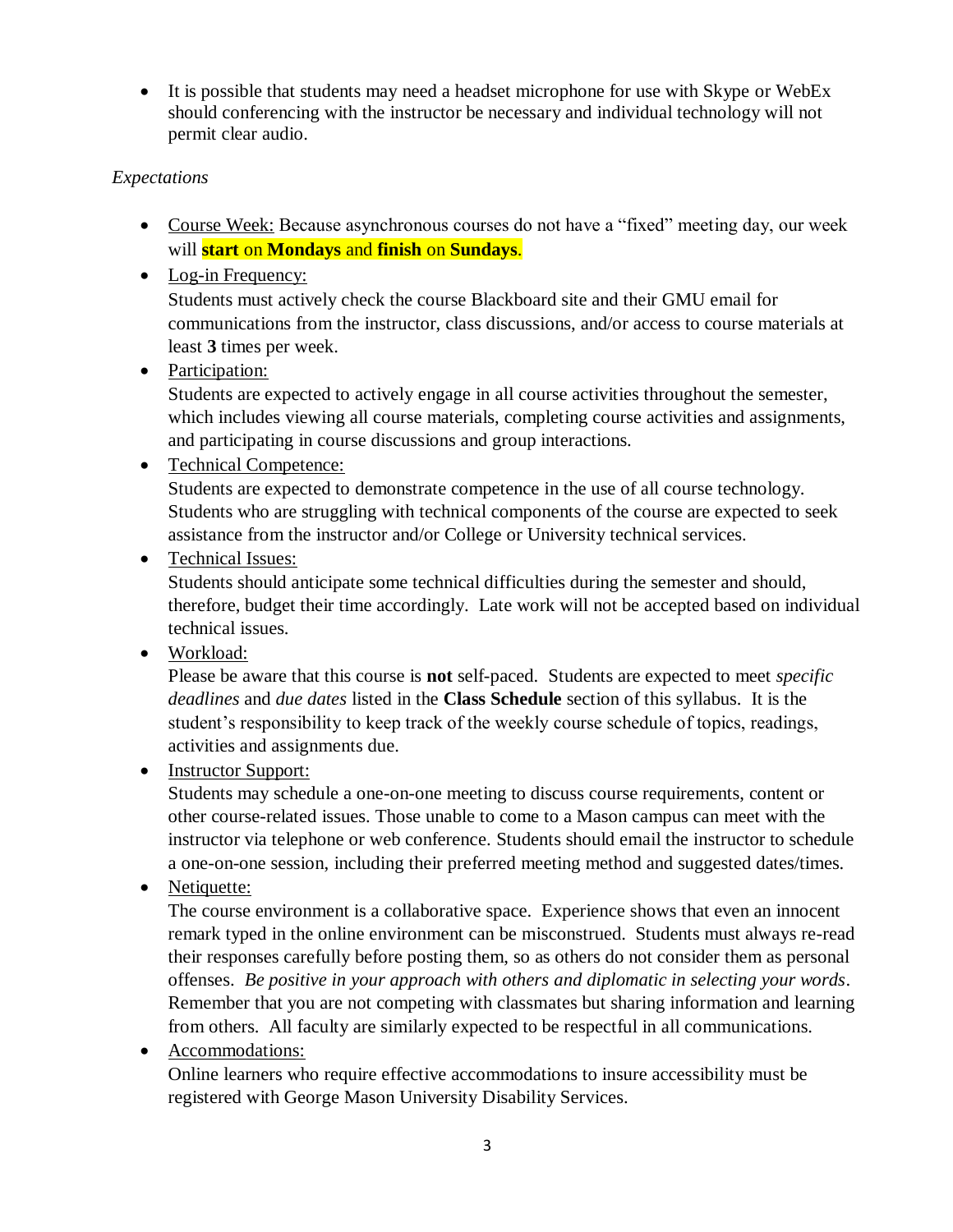## **Learner Outcomes or Objectives**

This course is designed to enable students to do the following:

- 1. Gain knowledge of historical, political and theoretical perspectives as well as major current trends and issues in international education and how they related to current IB education professional roles and programs.
- 2. Examine the role of federal and state-provincial legislation and policy on education programs and services for children and their families.
- 3. Examine the purpose of advocacy and the role of local, state-provincial, national and international organizations.
- 4. Discuss the intersection of equity and excellence.
- 5. Synthesize the implications of current trends and issues within the context of historical, political and theoretical perspectives in international education.
- 6. Possess the knowledge and skills to communicate effectively on behalf of international education and IB programs.

## **Professional Standards: (NBPTS/ASTL/IB/ISTE)**

Upon completion of this course, students will have met the following professional standards: **National Board of Professional Teaching Standards**

Proposition 1: Teachers are committed to students and their learning.

Proposition 2: Teachers know the subjects they teach and how to teach those subjects.

Proposition 3: Teachers are responsible for managing and monitoring student learning.

Proposition 4: Teachers think systematically about their practice and learn from experience.

Proposition 5: Teachers are members of learning communities.

ASTL 6: Teachers attend to the needs of culturally, linguistically and cognitively diverse learners. ASTL 7: Teachers are change agents, teacher leaders, and partners with colleagues and families.

## **IB Teacher Award Strands:**

**Purpose (0101):** Schools implement IB programmes to develop inquiring, knowledgeable and caring young people who help to create a better and more peaceful world through intercultural understanding and respect.

**Teacher Support (0203):** Learning environments in IB World Schools support and empower teachers.

**Culture through Policy Implementation (0301):** Schools develop, implement, communicate and review effective policies that help to create a school culture in which IB philosophy can thrive. **Students as Lifelong Learners (0402):** Learning in IB schools aims to develop students ready for further education and life beyond the classroom.

**Approaches to Teaching (0403):** IB programmes encourage approaches to teaching that create learning experiences that are shown to be meaningful to the school community.

**Approaches to Assessment (0404):** Learning, teaching, and assessment effectively inform and influence one another.

## **Technology (ISTE):**

IV. Teachers use technology to enhance their productivity and professional practice.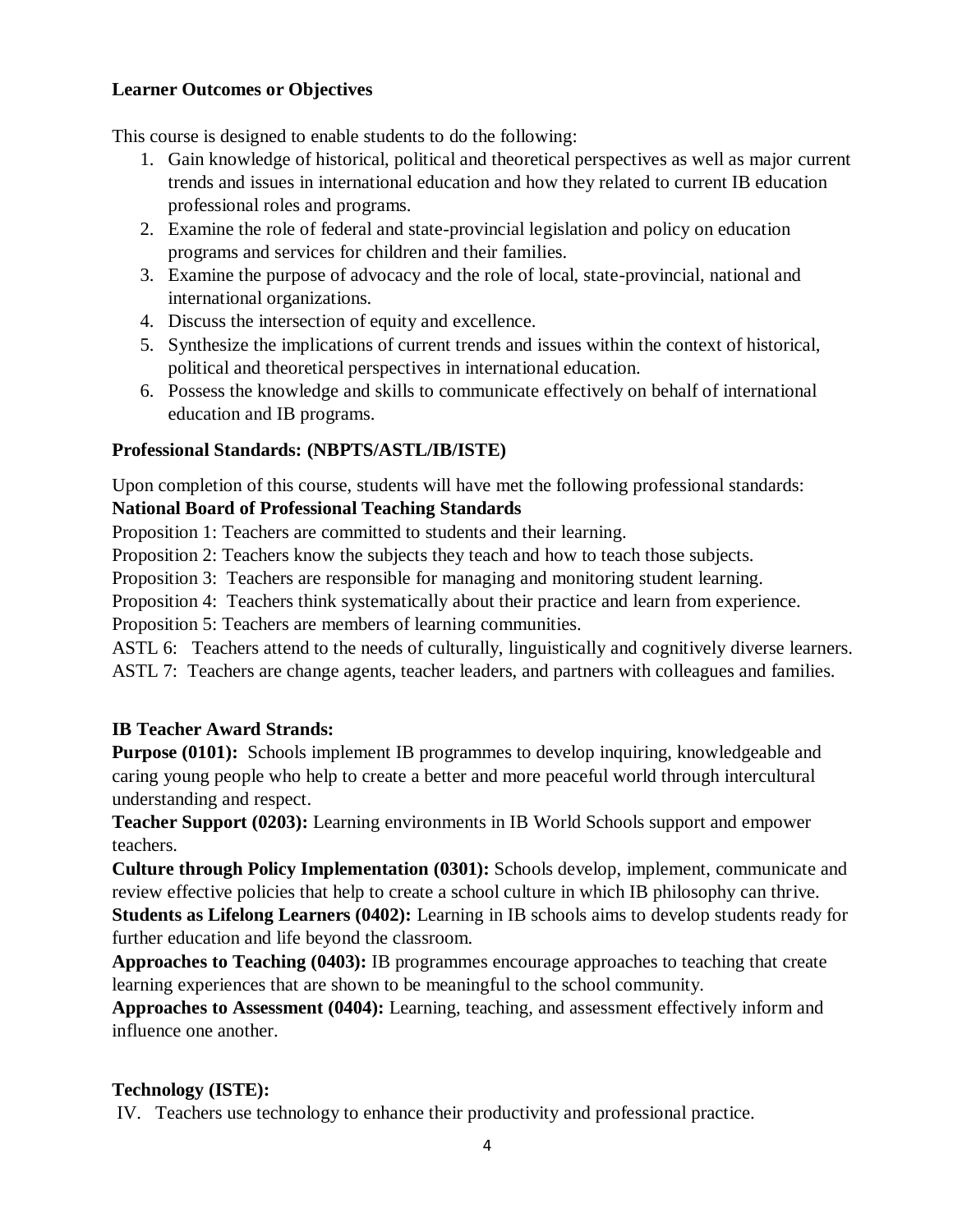#### **Learning Objectives and Outcomes Table:**

| <b>Outcomes</b> | <b>NBPTS/ASTL</b> | IB                                    | <b>Technology</b> |
|-----------------|-------------------|---------------------------------------|-------------------|
|                 | 1,5,7             | 0101, 0301                            |                   |
|                 | 1,5,7             | 0101, 0203, 0301                      |                   |
|                 | 5,6,7             | 0101, 0203, 0301                      |                   |
|                 | 1,6               | 0101, 0301, 0402,<br>0403, 0404       |                   |
|                 | 1,4               | 0101, 0203, 0301,<br>0402, 0403, 0404 |                   |
|                 | 1,5,7             | 0101, 0203                            |                   |

## **Required Texts**

Belcher, W. L. (2020). *Writing your journal article in twelve weeks: A guide to academic*  publishing success. (2<sup>nd</sup> ed.). University of Chicago Press.

## **Recommended Texts**

American Psychological Association. (2020). *Publication manual of the American Psychological*  Association: The official guide to APA style. (7<sup>th</sup> ed.). American Psychological Association.

**Please note:** All required assignments will require APA 7<sup>th</sup> rules. This style guide changed in October 2019 and future classes will most likely require the APA  $7<sup>th</sup>$  edition.

Additional readings will be drawn from contemporary journals and practitioner texts as well as published research on international education and International Baccalaureate programmes.

Technology Resources:

- All students are required to have access to a computer with Internet access and a current GMU email account.
- All students will be enrolled in the Program Resource Center (PRC) through the International Baccalaureate.

Relevant Websites:

- International Baccalaureate Organization, [http://www.ibo.org](http://www.ibo.org/)
- Practitioner Research as Staff Development, [http://www.aelweb.vcu.edu](http://www.aelweb.vcu.edu/)
- American Psychological Association, [http://www.apa.org](http://www.apa.org/)

## **Course Performance Evaluation**

Students are expected to submit all assignments on time in the manner outlined by the instructor (e.g., Blackboard, Tk20, hard copy).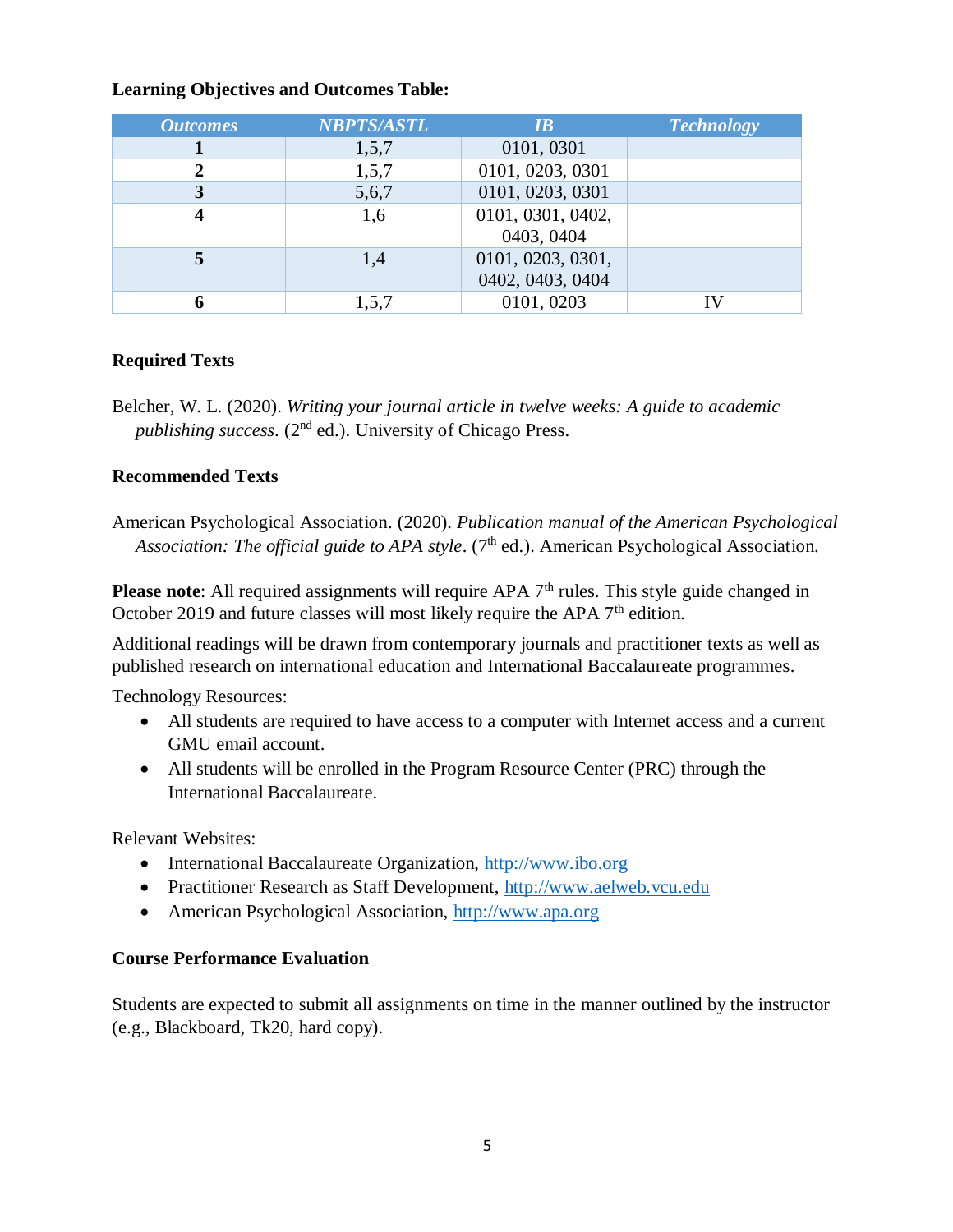# **TK20 PERFORMANCE-BASED ASSESSMENT SUBMISSION REQUIREMENT (Journal Manuscript)**

Every student registered for any Teaching Culturally, Linguistically Diverse & Exceptional Learners program course with a required performance-based assessment is required to submit this assessment and the Fieldwork Log of Hours and Evaluation Form to Tk20 through Blackboard (regardless of whether the student is taking the course as an elective, a one-time course or as part of an undergraduate minor). Evaluation of the performance-based assessment by the course instructor will also be completed in Tk20 through Blackboard. Failure to submit the assessment to Tk20 (through Blackboard) will result in the course instructor reporting the course grade as Incomplete (IN). Unless the IN grade is changed upon completion of the required Tk20 submission, the IN will convert to an F nine weeks into the following semester.

#### **FIELDWORK REQUIREMENT**

## **There is no field experience requirement for EDUC 627.**

| <b>Assignment Description</b>                          | <b>Grade</b><br>% | <b>Outcomes Addressed</b> | <b>Due Date</b>                        |
|--------------------------------------------------------|-------------------|---------------------------|----------------------------------------|
| <b>Blog Responses and Online</b><br>Participation      | 10                | 1, 2, 3, 4                | <b>Weekly</b>                          |
| <b>Activities: Abstract, Outline</b><br>& Intro        | 15                | All                       | <b>May 31, June 21, and</b><br>July 12 |
| <b>Idea Paper</b>                                      | 15                | All                       | <b>June 7</b>                          |
| <b>Annotated Bibliography &amp;</b><br><b>Abstract</b> | 15                | 1, 2, 3, 5                | July 5                                 |
| <b>Peer Draft Review</b>                               | 10                | 1, 5, 6                   | July 26                                |
| <b>PBA/Journal Manuscript</b>                          | 35                | All                       | <b>August 9</b>                        |

#### **Assignments and/or Examinations**

## **Grading**

At George Mason University course work is measured in terms of quantity and quality. A credit normally represents one hour per week of lecture or recitation or not fewer than two hours per week of laboratory work throughout a semester. The number of credits is a measure of quantity. The grade is a measure of quality. The university-wide system for grading graduate courses is as follows:

| <b>Grade</b> | <b>GRADING</b> | <b>Grade Points</b> | <b>Interpretation</b>                    |
|--------------|----------------|---------------------|------------------------------------------|
| $A+$         | $=100$         | 4.00                | <b>Represents mastery of the subject</b> |
| A            | 94-99          | 4.00                | through effort beyond basic              |
| $A -$        | $90 - 93$      | 3.67                | requirements                             |
| $B+$         | 85-89          | 3.33                | <b>Reflects an understanding of and</b>  |
| B            | 80-84          | 3.00                | the ability to apply theories and        |
|              |                |                     | principles at a basic level              |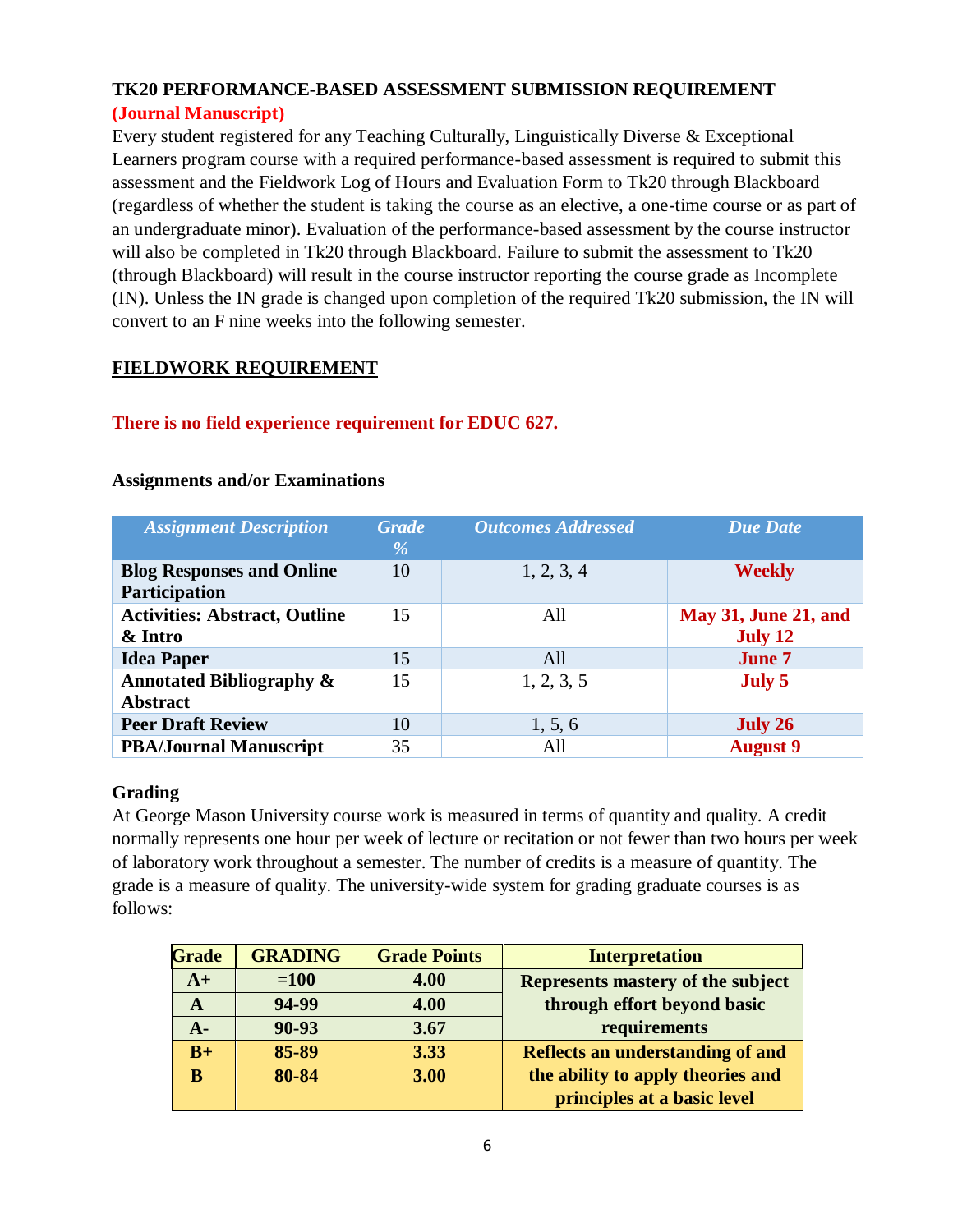| $\Gamma^*$     | $70 - 79$ | 2.00 | Denotes an unacceptable level of |
|----------------|-----------|------|----------------------------------|
| $\mathbf{F}^*$ | <69       | 0.00 | understanding and application of |
|                |           |      | the basic elements of the course |

**Note: "C" is not satisfactory for a licensure course; "F" does not meet requirements of the School of Education.**

**See the University Catalog for details:** <http://catalog.gmu.edu/policies/academic/grading/>

## **Honor Code & Integrity of Work**

**Integrity of Work:** TCLDEL students must adhere to the guidelines of the George Mason University Honor Code [\(https://catalog.gmu.edu/policies/honor-code-system/\)](https://catalog.gmu.edu/policies/honor-code-system/). The principle of academic integrity is taken very seriously and violations are treated as such.

#### *Violations of the Honor Code* include:

- **1.** Copying a paper or part of a paper from another student (current or past);
- **2.** Reusing work that you have already submitted for another class (unless express permission has been granted by your current professor **before** you submit the work);
- **3.** Copying the words of an author from a textbook or any printed source (including the Internet) or closely paraphrasing without providing a citation to credit the author. For examples of what should be cited, please refer to:<https://owl.english.purdue.edu/owl/resource/589/02/>
- **4.** You may also not "reuse" fieldwork hours. Each placement must have 20 documented hours that are solely for each course that you are in; you may be at the same site, but the same hours may not be counted towards the same course.

## **Late Work Policy**

At the graduate level all work is expected to be of high quality and submitted on the dates due. *Work submitted late will be reduced one letter grade for every day of delay.*Because we live in uncertain times, if you have any extraordinary circumstances (think flood, earthquake, evacuation) that prevent you from submitting your work in a timely manner, it is your responsibility to contact the instructor as soon as possible after the circumstances occur and make arrangements to complete your work. *It is up to the discretion of the instructor to approve the late/makeup work.*

#### **Course Withdrawal with Dean Approval**

For graduate and non-degree students, withdrawal after the last day for dropping a course requires approval by the student's academic dean, and is permitted only for nonacademic reasons that prevent course completion (Mason catalog). *Students must contact an academic advisor* in APTDIE to withdraw after the deadline. There is no guarantee that such withdraws will be permitted.

#### **Online Participation/Attendance Policy**

Students are expected to participate in **all** blogs. Not participating in blog will be reflected with a zero for the week and as an absence. **Students with two absences will receive a one-letter grade deduction in their final grade; students with three absences will not receive credit for the course.**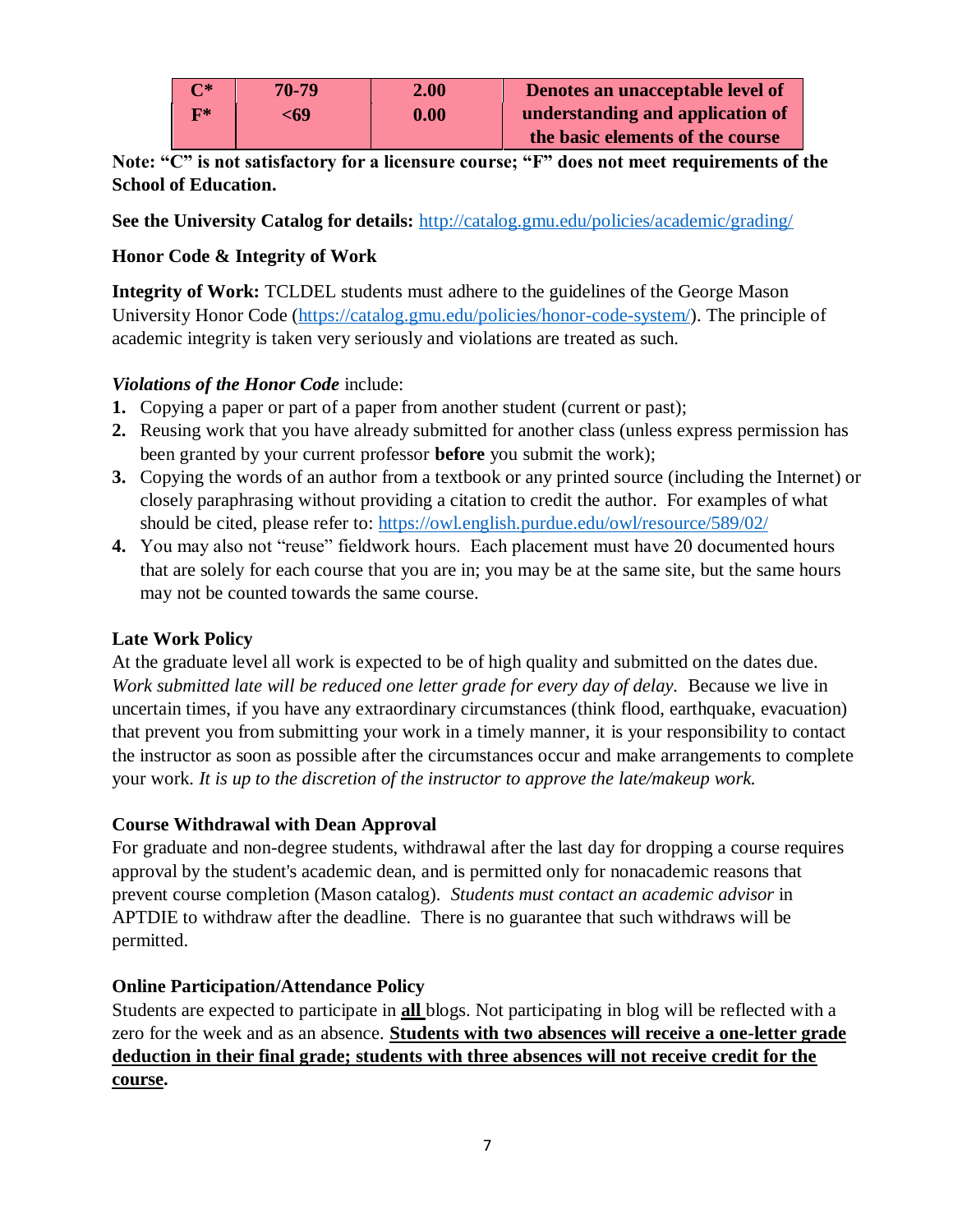#### **Incomplete (IN)**

This grade may be given to students who are in good standing, but who may be unable to complete scheduled course work for a cause beyond reasonable control. The student must then complete all the requirements by the end of the ninth week of the next semester, not including summer term, and the instructor must turn in the final grade by the end of the 9th week. Unless an explicit written extension is filed with the Registrar's Office by the faculty deadline, the grade of IN is changed by the registrar to an F (Mason catalog). Faculty may grant an incomplete with a contract developed by the student with a reasonable time to complete the course at the discretion of the faculty member. The faculty member does not need to allow up to the following semester for the student to complete the course. A copy of the contract will be kept on file in the APTDIE office.

## **GMU E-MAIL AND WEB POLICY:**

Mason uses electronic mail to provide official information to students. Examples include notices from the library, notices about academic standing, financial aid information, class materials, assignments, questions, and instructor feedback. Students are responsible for the content of university communication sent to their Mason e-mail account and are required to activate that account and check it regularly (Mason catalog). All communication sent for this course will be sent to your Mason email account.

All communication sent for this course will be sent to your Mason email account. I will respond to emails as soon as I can, but generally within 24 hours.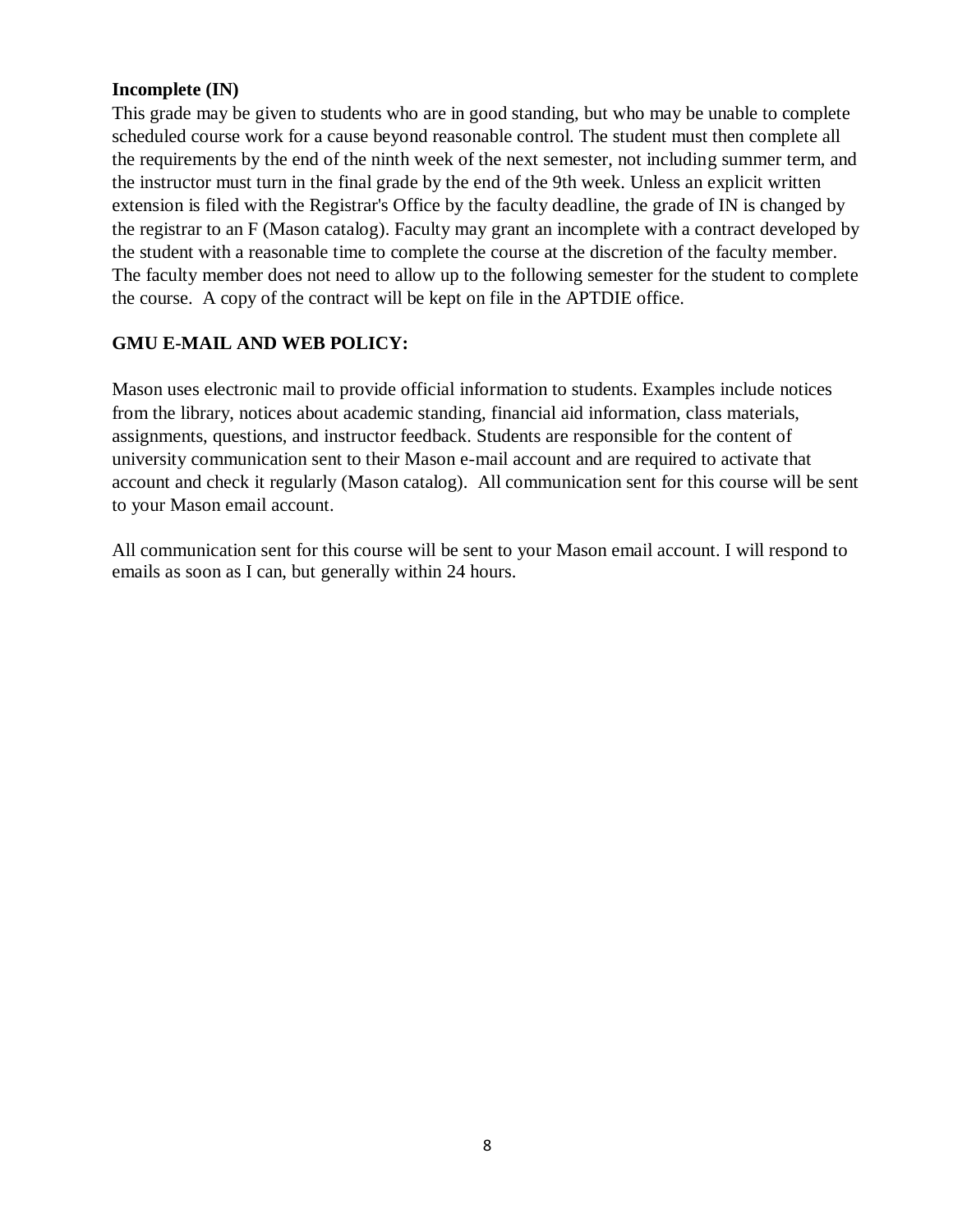# **COURSE SCHEDULE**

| Module 1               | <b>Research in the IB</b>                                                                                           |
|------------------------|---------------------------------------------------------------------------------------------------------------------|
| <b>Dates</b>           | May $18 -$ May 24                                                                                                   |
| <b>Readings</b>        | Brad Shrimpton's IBEC presentation (on Bb)<br>Belcher Week 0 (this starts on page 390) and pages 14-33<br>$\bullet$ |
| <b>Assignments due</b> | 1. Participate in blog                                                                                              |

| <b>Module 2</b> | <b>Curriculum and mission</b>                                                                                                                                                |
|-----------------|------------------------------------------------------------------------------------------------------------------------------------------------------------------------------|
| <b>Dates</b>    | May $25 -$ May 31                                                                                                                                                            |
| <b>Readings</b> | Is the International Baccalaureate Diploma Programme<br>$\bullet$<br>Effective at delivering the International Baccalaureate Mission<br>Statement? (on Bb)<br>Belcher Week 3 |
| Assignments due | 1. Participate in blog<br><b>Abstract Activity Due May 31</b>                                                                                                                |

| <b>Module 3</b>        | <b>Intercultural competence</b>                                                                                                                         |  |
|------------------------|---------------------------------------------------------------------------------------------------------------------------------------------------------|--|
| <b>Dates</b>           | June $1 -$ June $7$                                                                                                                                     |  |
| <b>Readings</b>        | Intercultural Competence of English Language Teachers in<br>International Baccalaureate World Schools in Turkey and<br>Abroad (on Bb)<br>Belcher Week 3 |  |
| <b>Assignments due</b> | 1. Participate in blog<br>2. Idea Paper Due on <b>June 7</b>                                                                                            |  |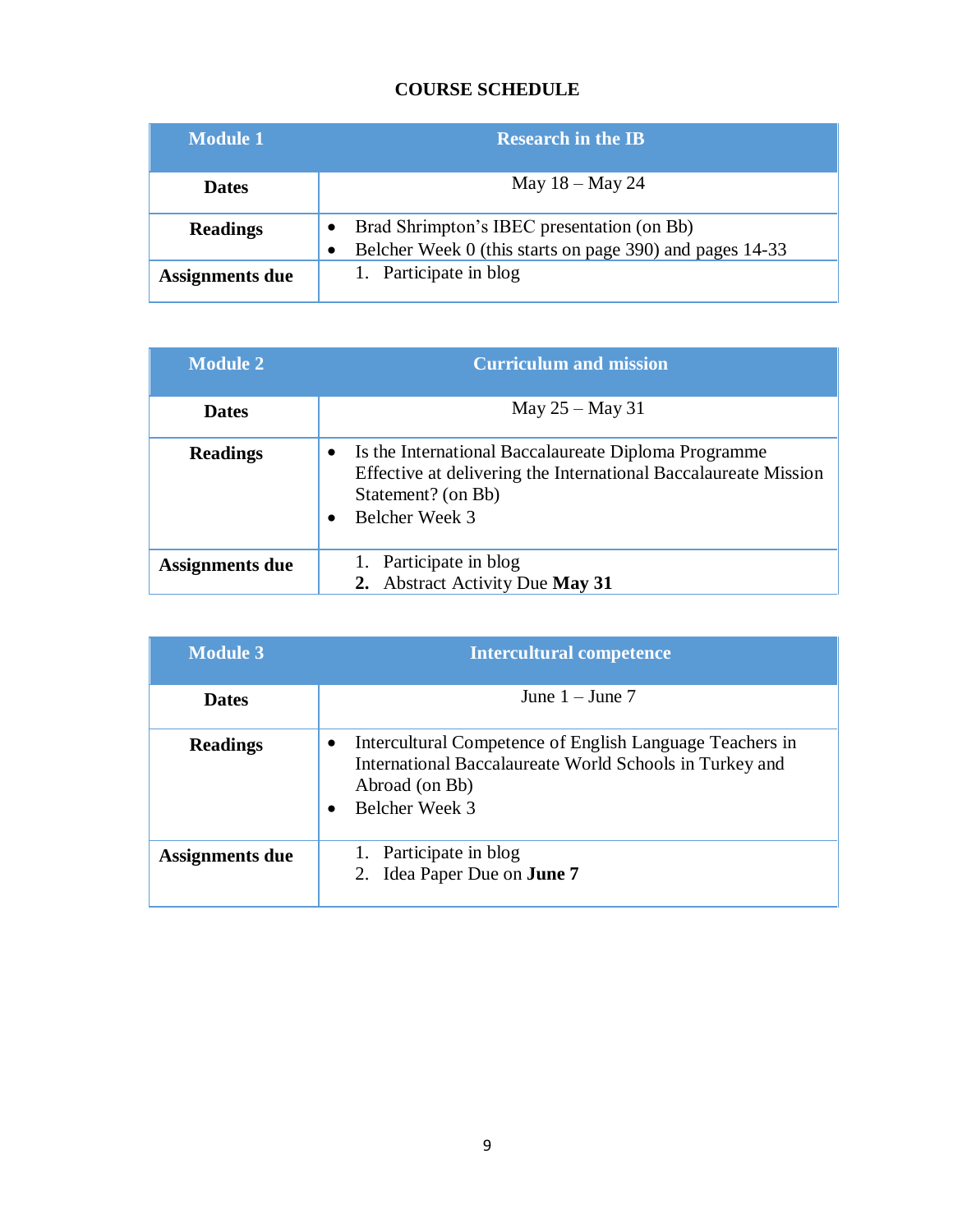| <b>Module 4</b>        | <b>Professional learning</b>                                                            |
|------------------------|-----------------------------------------------------------------------------------------|
| <b>Dates</b>           | June $8 -$ June 14                                                                      |
| <b>Readings</b>        | Evaluating Professional Development of Educators in an<br>International Context (on Bb) |
| <b>Assignments due</b> | 1. Participate in blog                                                                  |

| <b>Module 5</b>        | <b>Language issues</b>                                                                                                                                                                       |
|------------------------|----------------------------------------------------------------------------------------------------------------------------------------------------------------------------------------------|
| <b>Dates</b>           | June $15 -$ June $21$                                                                                                                                                                        |
| <b>Readings</b>        | Multilingualism and Multiculturalism in an International<br>Baccalaureate Diploma Programme with Particular Emphasis<br>on Supporting Linguistic Minority Students (on Bb)<br>Belcher Week 5 |
| <b>Assignments due</b> | Participate in blog<br>1.<br>Outline Activity Due <b>June 21</b><br>2.                                                                                                                       |

| <b>Module 6</b>        | <b>Academic honesty</b>                                |
|------------------------|--------------------------------------------------------|
| <b>Dates</b>           | June $22 -$ June $28$                                  |
| <b>Readings</b>        | Academic Honesty in the IB Educational Context (on Bb) |
| <b>Assignments due</b> | 1. Participate in blog                                 |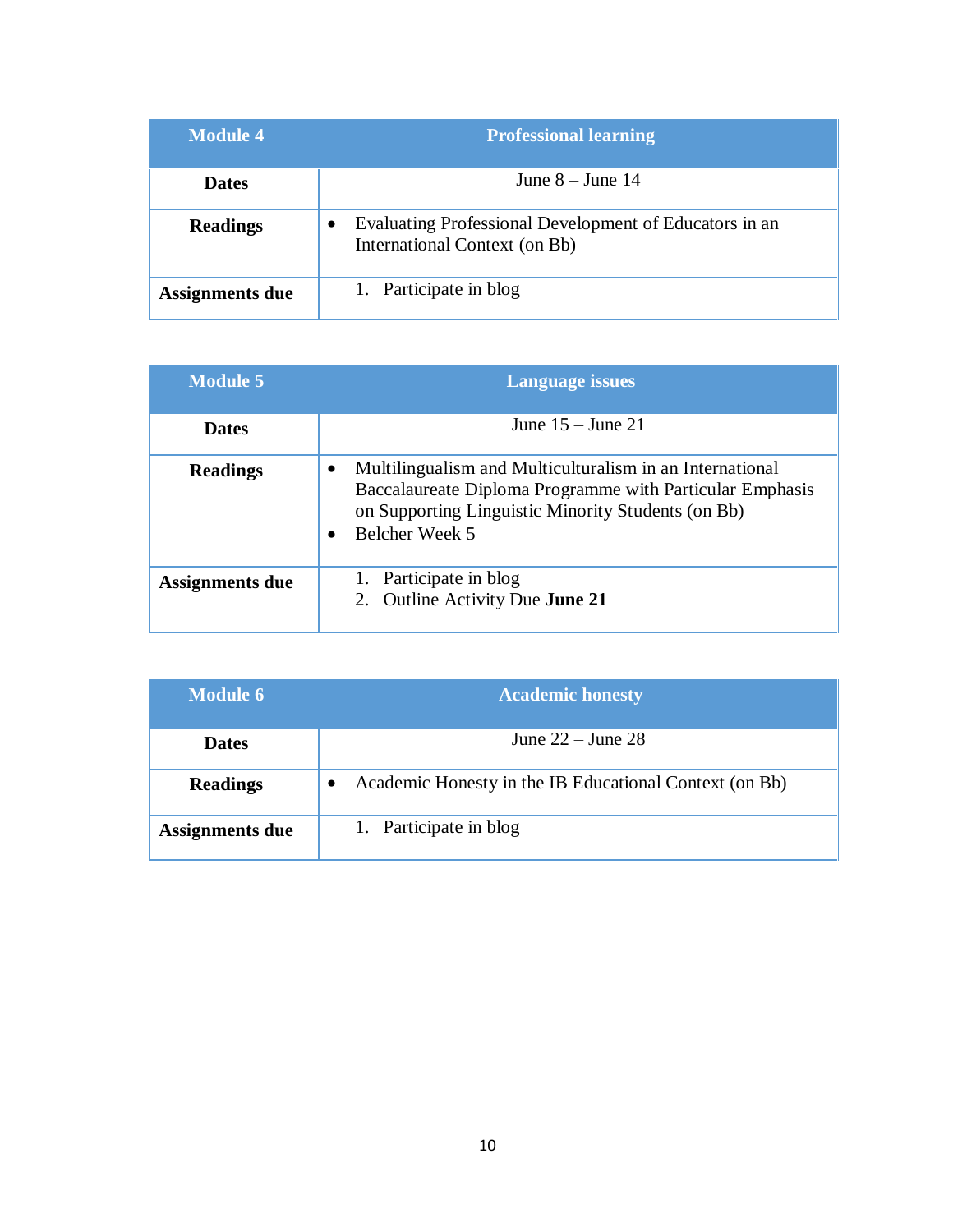| <b>Module 7</b>        | <b>Research and writing week</b>                                            |
|------------------------|-----------------------------------------------------------------------------|
| <b>Dates</b>           | June $29$ – July 5                                                          |
| <b>Readings</b>        | Belcher Week 7                                                              |
| <b>Assignments due</b> | 1. Participate in blog<br>2. Annotated Bibliography and Abstract Due July 5 |

| <b>Module 8</b>        | <b>Leadership</b>                                                                                                                          |
|------------------------|--------------------------------------------------------------------------------------------------------------------------------------------|
| <b>Dates</b>           | July $6 -$ July 12                                                                                                                         |
| <b>Readings</b>        | International Schools: Leadership Reviewed (on Bb)<br>Belcher Week 8                                                                       |
| <b>Assignments due</b> | Participate in blog<br>1.<br>Email journal manuscript draft to peer by <b>July 12</b><br>2.<br>3. Introduction Activity Due <b>July 12</b> |

| <b>Module 9</b> | <b>Writing and editing week</b>                                                                                                                                                                                                  |
|-----------------|----------------------------------------------------------------------------------------------------------------------------------------------------------------------------------------------------------------------------------|
| <b>Dates</b>    | July $13 -$ July 19                                                                                                                                                                                                              |
| <b>Readings</b> | Belcher Week 9                                                                                                                                                                                                                   |
| Assignments due | 1. Work on drafts and peer editing of journal manuscript.<br>2. If you have questions about your PBA, please schedule a<br>conference with Dr. Daly this week. You may also put<br>questions in the blog for Dr. Daly to answer. |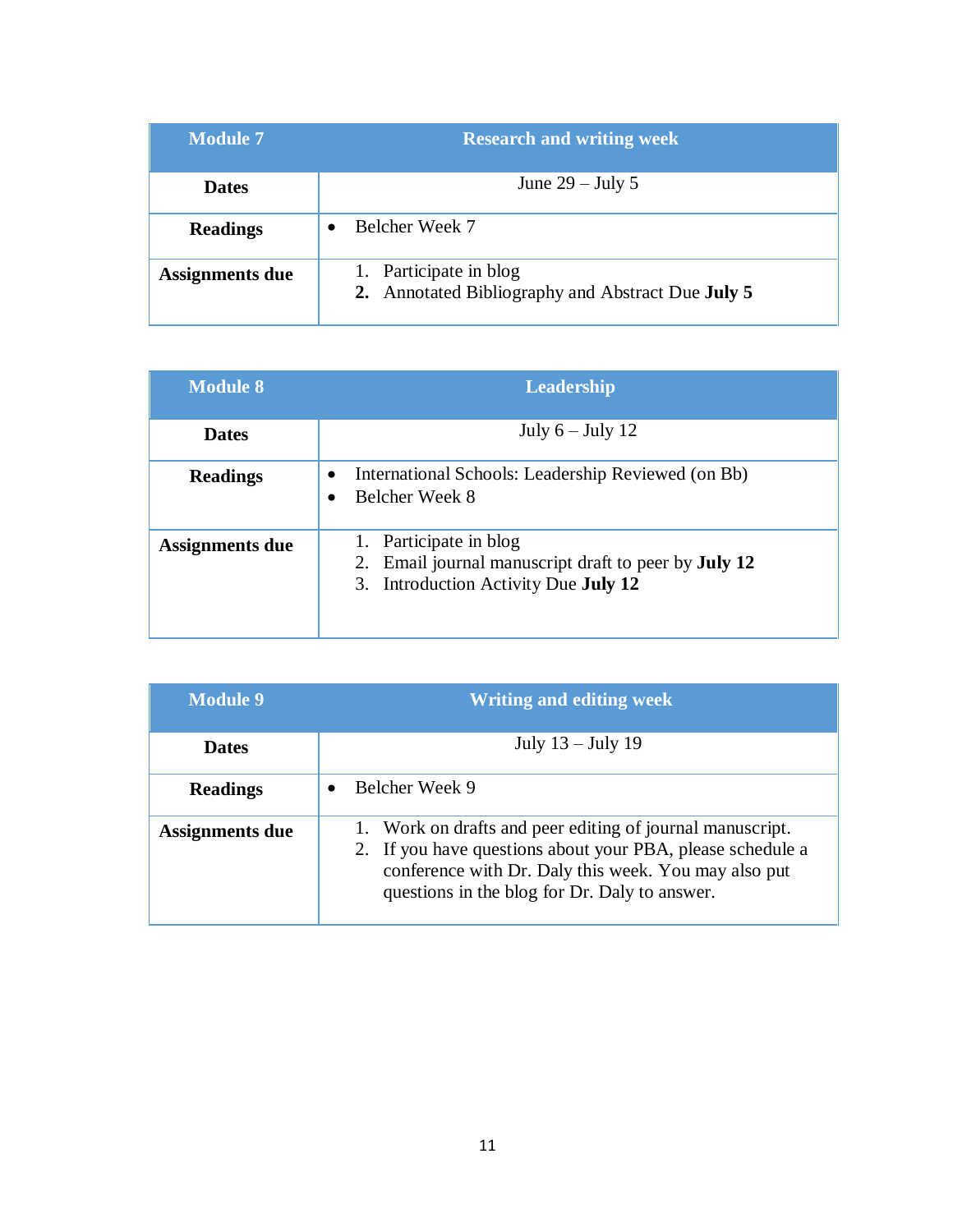| <b>Module 10</b> | <b>Writing and conference week</b>                                                                                                                                                                             |
|------------------|----------------------------------------------------------------------------------------------------------------------------------------------------------------------------------------------------------------|
| <b>Dates</b>     | July $20 -$ July $26$                                                                                                                                                                                          |
| <b>Readings</b>  | Belcher Week 10                                                                                                                                                                                                |
| Assignments due  | 1. Peer Draft Review Due <b>July 26</b><br>2. If you have questions about your PBA, please schedule a<br>conference with Dr. Daly this week. You may also put<br>questions in the blog for Dr. Daly to answer. |

| <b>Module 11</b> | <b>University recognition</b>                                                                                        |
|------------------|----------------------------------------------------------------------------------------------------------------------|
| <b>Dates</b>     | July $27 -$ August 2                                                                                                 |
| <b>Readings</b>  | Struggling for Recognition: Access to Higher Education<br>through the International Baccalaureate<br>Belcher Week 11 |
| Assignments due  | 1. Participate in blog                                                                                               |

| <b>Module 12</b>       | <b>Wrapping up</b>                                                                                    |
|------------------------|-------------------------------------------------------------------------------------------------------|
| <b>Dates</b>           | August $3 -$ August 9                                                                                 |
| <b>Readings</b>        | No readings this week                                                                                 |
| <b>Assignments due</b> | 1. Journal manuscript due <b>August 9</b><br>2. Complete EDUC 627 post-assessment (in Bb) by August 9 |

#### **Explanations of Assignments**

#### **Blog – 10% of Grade - Cumulative**

As this course will be small, we will communicate through a Blog this semester where I will pose questions each week based on the readings in the text as well as general writing questions to both keep you on track and help you along with your PBA. You are required to respond my questions each week by **Thursday at 11:59 pm** so that I can provide you with assistance and resources as needed. You should also feel free to respond to each other.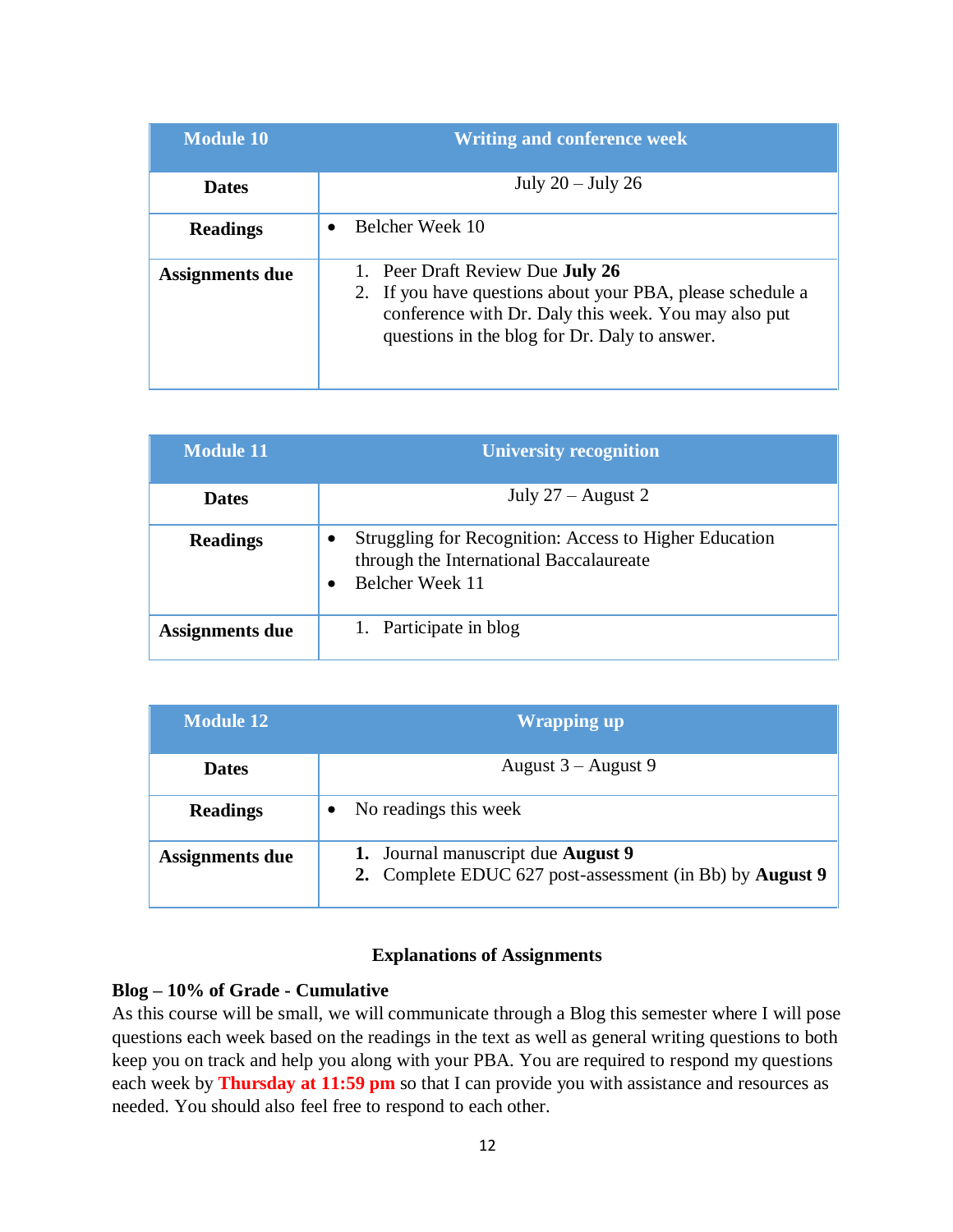# **Activities – 15% of Grade – 5 % Each**

There will be three activities for you to do over the course of the semester: the *Abstract Activity*, the *Outline Activity*, and the *Introduction Activity*. Each activity is meant to provide you with scaffolding and support as you work on your PBA. Assignment information sheets and rubrics will be provided in Blackboard. They are due on *May 31*, *June 21*, and *July 12* respectively.

## **Idea Paper**

This paper is to be to be a space for the student to propose a topic for the final journal manuscript. It should be no more than three pages in length (in APA 7 format) and should discuss the topic, the reasoning for the pursuit of the topic, the application to the student's educational role, and the proposed thesis/direction. It is expected that the student has done a small amount of preliminary research before writing the proposal and reference are provided. Feedback will be provided from the idea paper and topics will be approved or modifications might be suggested. Conferences can be set up to discuss possible topics.

|                   | <b>Idea Paper (15% of grade)</b>                                                                                         |                                                                                  |                                                                                  |                                                                              |  |
|-------------------|--------------------------------------------------------------------------------------------------------------------------|----------------------------------------------------------------------------------|----------------------------------------------------------------------------------|------------------------------------------------------------------------------|--|
|                   | <b>Exemplary</b>                                                                                                         | <b>Proficient</b>                                                                | <b>Partially</b><br>proficient                                                   | Not proficient                                                               |  |
| Criteria:         | $\overline{\mathbf{4}}$                                                                                                  | 3                                                                                | $\overline{2}$                                                                   | $\mathbf{1}$                                                                 |  |
| <b>Topic Idea</b> | The project<br>clearly,<br>comprehensively<br>and innovatively<br>addresses the<br>current trend or<br>issue identified. | The project<br>clearly addresses<br>the current trend<br>or issue<br>identified. | The project<br>somewhat<br>addresses the<br>current trend or<br>issue identified | The project does not<br>address the current<br>trend or issue<br>identified. |  |
| <b>IB Context</b> | Plan shows<br>sophisticated<br>understanding of<br>the IB context.                                                       | Plan shows some<br>understanding of<br>the IB context.                           | Plan shows<br>limited<br>understanding of<br>the IB context.                     | Plan shows little<br>understanding of the<br>IB context.                     |  |
| Organization      | Work is very<br>clearly organized<br>and very well-<br>written with no<br>significant errors.                            | Work is<br>organized and<br>generally well-<br>written.                          | Organization and<br>errors detract<br>from overall<br>quality.                   | Work is disorganized<br>and poorly written.                                  |  |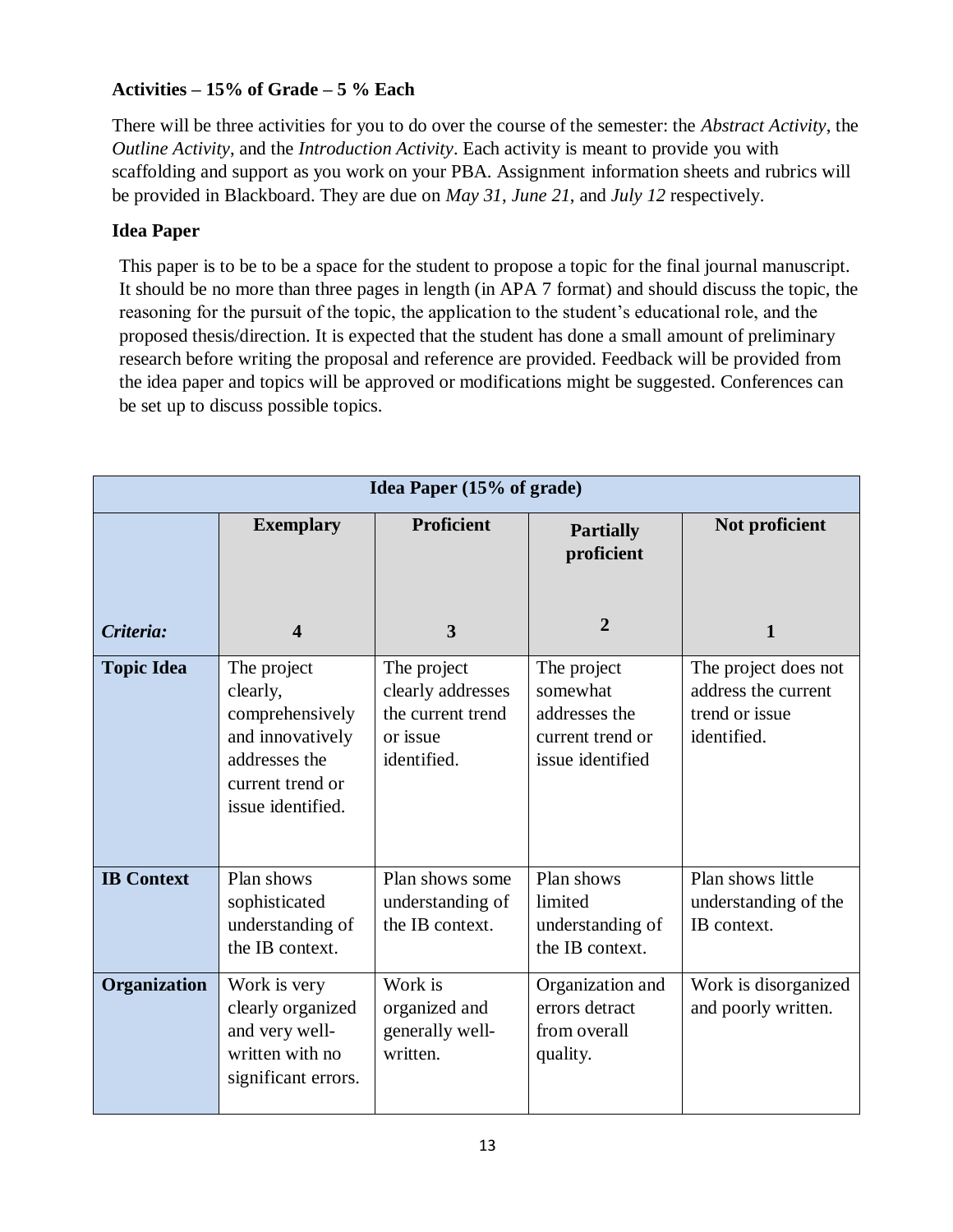| <b>References</b> | A range of         | Some academic  | Some academic  | Academic references |
|-------------------|--------------------|----------------|----------------|---------------------|
|                   | academic           | references are | references are | are missing or      |
|                   | references is used | included.      | included.      | incomplete.         |
|                   | to very good       |                |                |                     |
|                   | effect.            |                |                |                     |
|                   |                    |                |                |                     |

## **Annotated Bibliography and Abstract**

This assignment is connected to the PBA and should be done with this assignment in mind. It is designed to get students thinking in the direction of the PBA and allow instructor feedback prior to the final PBA due date. Students should select a topic of relevance around a current trend or issue in IB schools. As students research that topic, they should construct an annotated bibliography of at least **12** sources related to that topic. Sources should be from a variety of scholarly sources in relation to nationality of author, time, and journal and all should be listed with a correct APA 7. An Excel file template will be provided to use for this assignment and will be located in Bb. In addition, students should construct and write an abstract of no more than 200 words describing the content of the journal manuscript. It is suggested that students review abstracts of journal articles including the course readings for models.

| Annotated Bibliography and Abstract (15% of grade) |                                                                                                                 |                                                                                                         |                                                                                                           |                                                                                                      |
|----------------------------------------------------|-----------------------------------------------------------------------------------------------------------------|---------------------------------------------------------------------------------------------------------|-----------------------------------------------------------------------------------------------------------|------------------------------------------------------------------------------------------------------|
|                                                    | <b>Exemplary</b>                                                                                                | <b>Proficient</b>                                                                                       | <b>Partially</b><br>proficient                                                                            | Not proficient                                                                                       |
| Criteria:                                          | $\overline{\mathbf{4}}$                                                                                         | 3                                                                                                       | 2                                                                                                         | 1                                                                                                    |
| <b>Research</b><br>Question &<br><b>Abstract</b>   | Clear idea of the<br>research question.<br>Abstract provides<br>detailed<br>information and is<br>well-written. | Clear idea of the<br>research question.<br>Abstract is clear<br>and provides a<br>good map of<br>paper. | Research question<br>may be less<br>defined. Abstract<br>leaves questions<br>that need to be<br>answered. | Research question is<br>hard to ascertain.<br>Abstract is very<br>unclear.                           |
| <b>Required</b><br><b>Sources</b>                  | At least 12 sources<br>are provided and<br>annotated.                                                           | At least 10<br>sources are<br>provided and<br>annotated.                                                | At least 8 sources<br>are provided and<br>annotated.                                                      | $< 8$ sources are<br>provided and<br>annotated.                                                      |
| <b>APA</b><br><b>Format</b>                        | Correct APA style<br>is used.                                                                                   | Minor mistakes<br>using APA style.                                                                      | Minor mistakes<br>using APA style.                                                                        | Mistakes made using<br>APA style make it<br>difficult to determine<br>where the source was<br>found. |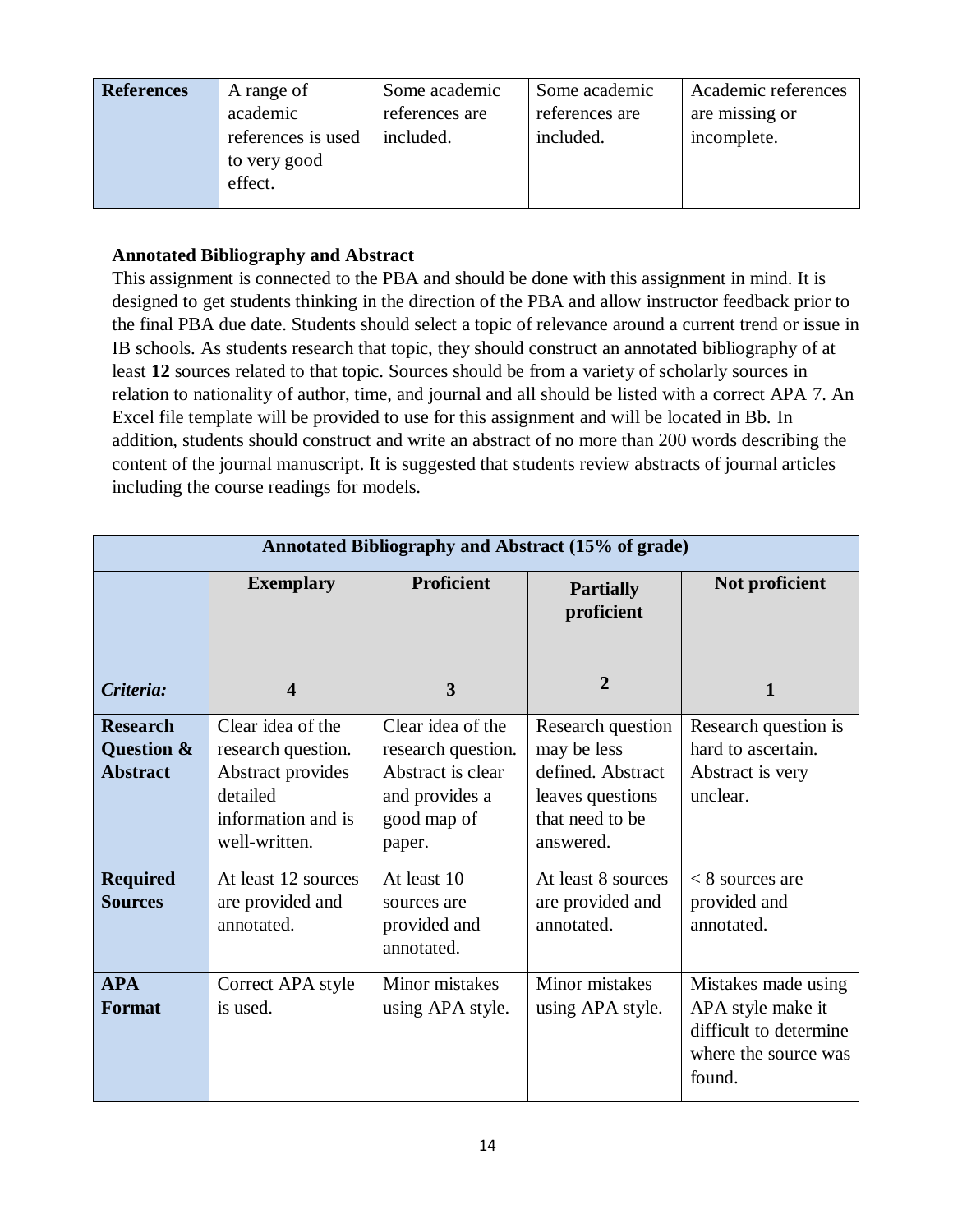| <b>Annotations</b> | Annotations show<br>that the writer<br>clearly understood<br>articles and<br>connects them to<br>their research<br>question as well as<br>evaluated it as<br>scholarship. | <b>Annotations</b> show<br>that the writer<br>understood<br>articles and<br>mostly connects<br>them to their<br>research question<br>as well as<br>evaluated it as<br>scholarship. | Annotations may<br>be less clear<br>about the<br>connections<br>between the<br>research question<br>or how sources<br>were evaluated<br>for scholarship. | Some annotations<br>problematic either in<br>connection between<br>research question or<br>how they were<br>evaluated as<br>scholarship. |
|--------------------|---------------------------------------------------------------------------------------------------------------------------------------------------------------------------|------------------------------------------------------------------------------------------------------------------------------------------------------------------------------------|----------------------------------------------------------------------------------------------------------------------------------------------------------|------------------------------------------------------------------------------------------------------------------------------------------|
| <b>Overall</b>     | Very clearly<br>organized and very<br>well-written with<br>no significant<br>errors.<br>A range of<br>academic sources<br>used effectively.                               | Clearly organized<br>and well-written<br>with few errors.<br>Academic<br>sources used<br>effectively.                                                                              | Organization and<br>errors detract<br>from overall<br>quality of writing.<br>Sources may all<br>be from same<br>place.                                   | Disorganized and<br>poorly written.<br>Academic sources<br>are incomplete, out<br>of date, or<br>disconnected.                           |

## **Peer Draft Review**

This assignment is meant to allow students to receive and provide peer feedback of the journal manuscript. It is also meant to keep students on track in writing and working on the journal manuscript. Students will be assigned *no more than two students* to provide their draft paper in Word. Students will then need to read and review the paper making notes using Comments and track changes and then return to the writer so that it can be submitted to Bb for professor review.

| Peer Draft Review (10% of grade) |                                                                                                                          |                                                                                  |                                                                                  |                                                                              |
|----------------------------------|--------------------------------------------------------------------------------------------------------------------------|----------------------------------------------------------------------------------|----------------------------------------------------------------------------------|------------------------------------------------------------------------------|
|                                  | <b>Exemplary</b>                                                                                                         | <b>Proficient</b>                                                                | <b>Partially</b><br>proficient                                                   | Not proficient                                                               |
| Criteria:                        | 4                                                                                                                        | 3                                                                                | 2                                                                                |                                                                              |
| <b>Topic Idea</b>                | The project<br>clearly,<br>comprehensively<br>and innovatively<br>addresses the<br>current trend or<br>issue identified. | The project<br>clearly addresses<br>the current trend<br>or issue<br>identified. | The project<br>somewhat<br>addresses the<br>current trend or<br>issue identified | The project does not<br>address the current<br>trend or issue<br>identified. |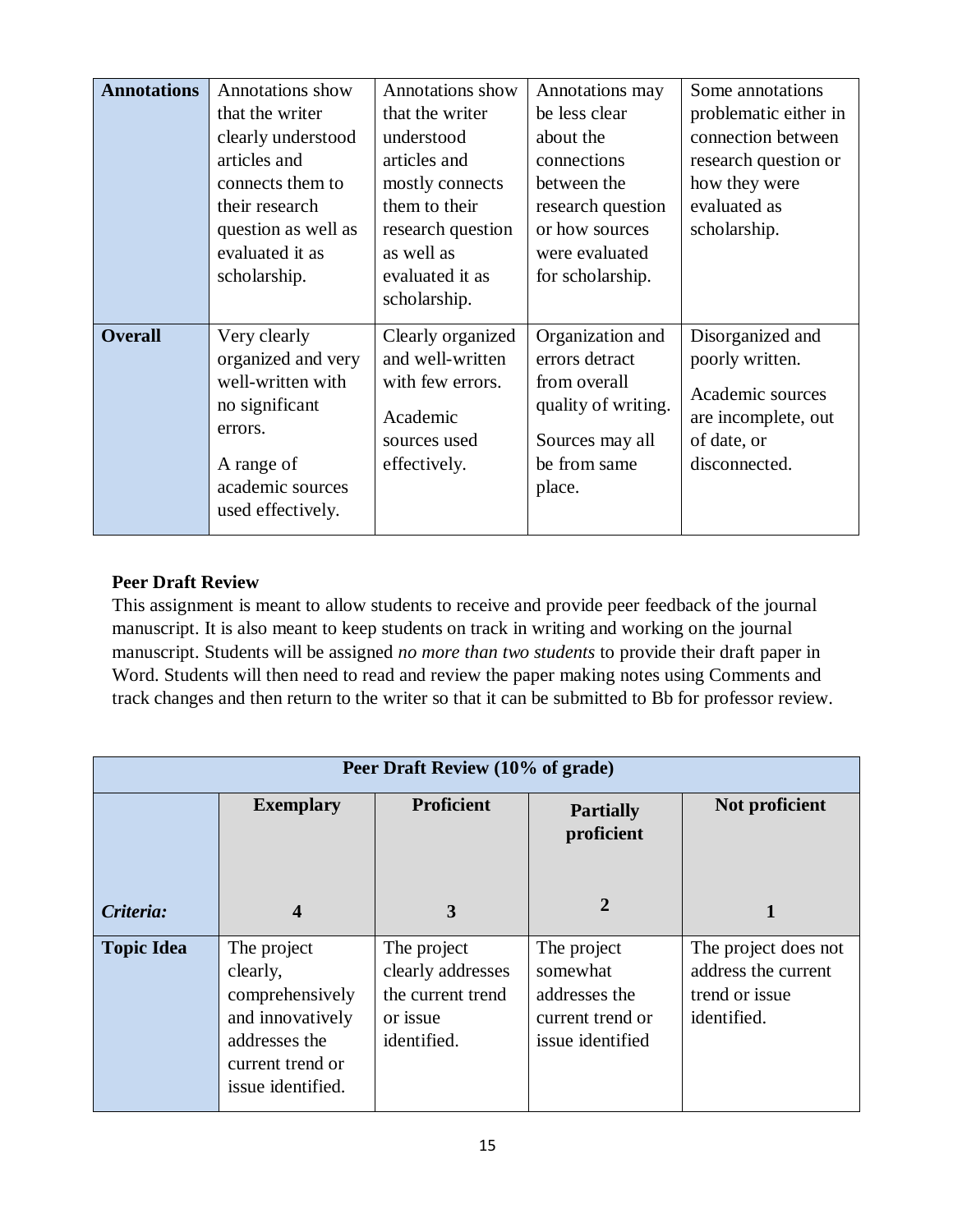| <b>Draft</b><br><b>Development</b> | Draft shows<br>significant<br>development of<br>ideas and student<br>is making<br>excellent<br>progress.                                          | Draft shows good<br>development of<br>ideas and student<br>is making good<br>progress.                                                                | Draft shows<br>limited<br>development of<br>ideas and student<br>may need to do<br>additional<br>research.            | Draft has limited<br>development and<br>student definitely<br>needs to do<br>additional research. |
|------------------------------------|---------------------------------------------------------------------------------------------------------------------------------------------------|-------------------------------------------------------------------------------------------------------------------------------------------------------|-----------------------------------------------------------------------------------------------------------------------|---------------------------------------------------------------------------------------------------|
| <b>Peer Editing</b>                | Comments from<br>$peer(s)$ are<br>substantial and<br>provide guidance<br>that advance the<br>paper in content,<br>mechanics, and<br>organization. | Comments from<br>$peer(s)$ are more<br>limited but do<br>provide guidance<br>that advance the<br>paper in content,<br>mechanics, and<br>organization. | Comments from<br>$peer(s)$ are<br>substantial but<br>only really<br>address<br>mechanics,<br>organization, or<br>APA. | Comments from peer<br>are limited in scope<br>or brief.                                           |

# **PBA/Journal Manuscript**

This project is to be designed in conjunction with the instructor and should be relevant to the educational role of the participant. The student will select a topic of relevance around a current trend or issue in IB schools, research that topic and craft a publishable quality paper of **4,000-6,000 words including references**. There are two goals for this exercise: 1) to encourage students to think about the course readings and to his/her own experiences in the program in greater depth and 2) to help develop how to express ideas and defend them with appropriate supporting material. More information concerning the Journal Manuscript will be located in Bb.

| <b>Journal Manuscript</b> (35% of grade) |                                                                |                                                                |                                                     |                                                            |
|------------------------------------------|----------------------------------------------------------------|----------------------------------------------------------------|-----------------------------------------------------|------------------------------------------------------------|
|                                          | <b>Exemplary</b>                                               | <b>Proficient</b>                                              | <b>Partially</b><br>proficient                      | Not proficient                                             |
| Criteria:                                | $\overline{\mathbf{4}}$                                        | 3                                                              | $\overline{2}$                                      |                                                            |
| <b>Explanation</b><br>of Topic           | The topic being<br>explored is clearly<br>explained in detail. | The topic being<br>explored is<br>clearly with some<br>detail. | The topic vaguely<br>described with<br>some detail. | The topic being<br>explored is not<br>clearly articulated. |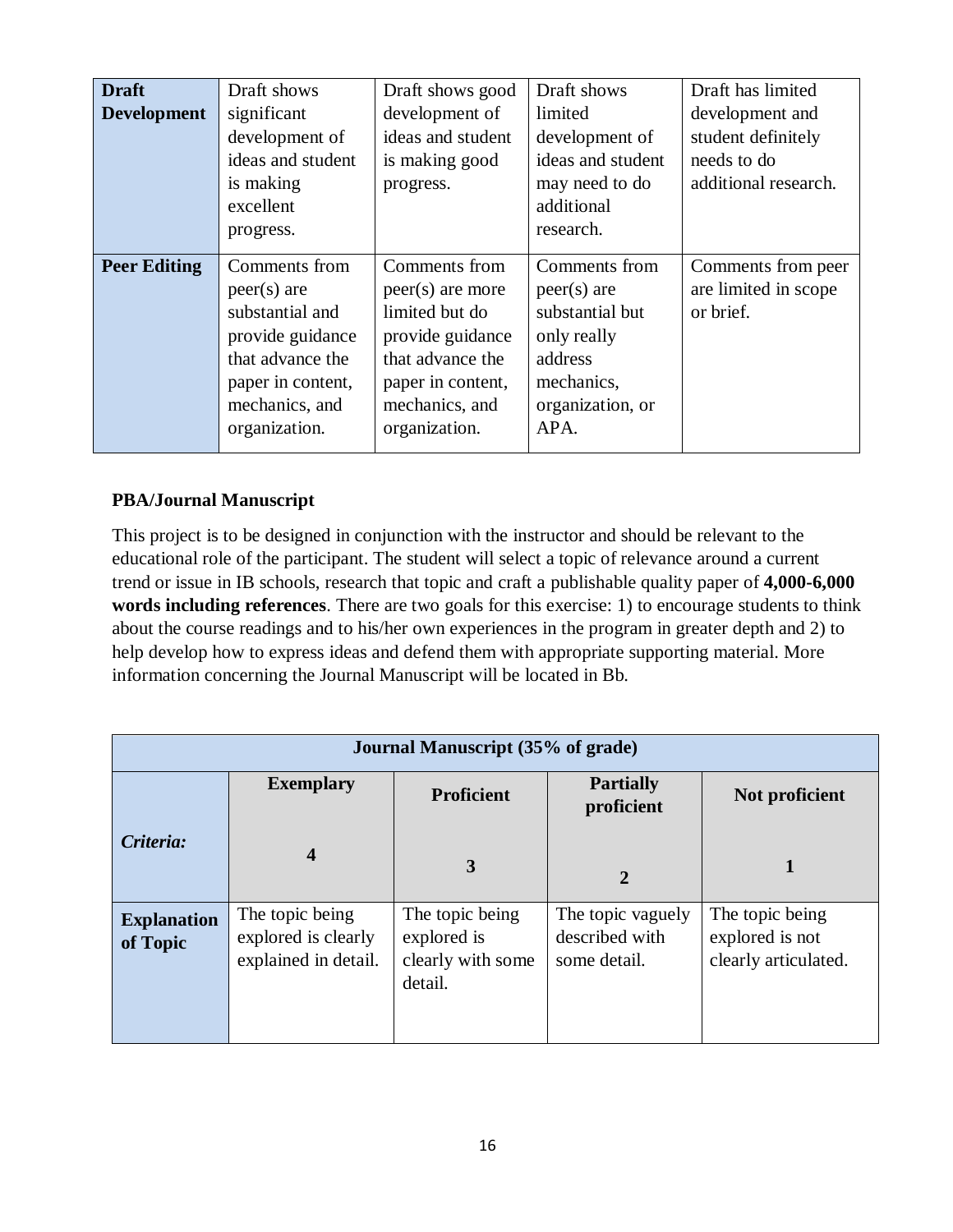| <b>Topic</b><br><b>Rationale</b>                                        | The rationale for<br>exploring the topic<br>is explained in-<br>depth.                                                          | The rationale for<br>exploring the<br>topic is explained<br>in some detail.                                                  | The rationale for<br>exploring the<br>topic is vague<br>with limited<br>detail.                                                      | The rationale for<br>exploring the topic is<br>not explained.                                                             |
|-------------------------------------------------------------------------|---------------------------------------------------------------------------------------------------------------------------------|------------------------------------------------------------------------------------------------------------------------------|--------------------------------------------------------------------------------------------------------------------------------------|---------------------------------------------------------------------------------------------------------------------------|
| <b>Connection</b><br>of Topic to<br><b>IB</b>                           | Shows in-depth<br>understanding of<br>the IB context.                                                                           | Shows sound<br>understanding of<br>the IB context.                                                                           | Shows basic<br>understanding of<br>the IB context.                                                                                   | Shows little<br>understanding of the<br>IB context.                                                                       |
| <b>Analysis of</b><br><b>Trend on IB</b><br><b>Education</b>            | Provides extensive,<br>detailed analysis of<br>impact on IB<br>programmes,<br>professional roles<br>and/or student<br>learning. | Provides analysis,<br>in some detail, of<br>impact on IB<br>programmes,<br>professional roles<br>and/or student<br>learning. | Provides unclear<br>or incomplete<br>analysis of impact<br>on IB<br>programmes,<br>professional roles<br>and/or student<br>learning. | Provides<br>insubstantial analysis<br>of impact on IB<br>programmes,<br>professional roles<br>and/or student<br>learning. |
| <b>Connections</b><br>to<br><b>Literature</b><br>and<br><b>Research</b> | The project<br>establishes clear<br>and accurate<br>connections to<br>readings/research.                                        | The project<br>generally<br>establishes<br>connections to the<br>readings/<br>research.                                      | The project<br>establishes some<br>connections to the<br>readings/<br>research.                                                      | The project outlines<br>the project but does<br>not provide clear<br>connections to<br>readings/research.                 |
| <b>Critical</b><br><b>Reflection</b>                                    | The author includes<br>a rich reflection<br>that draws clear<br>conclusions.                                                    | The author has<br>included a<br>reflection at the<br>conclusion that<br>generally is<br>reflective in<br>nature.             | The author<br>appears to be<br>making meaning<br>of the project, but<br>the reflection may<br>need further<br>elaboration.           | The author has<br>reported information<br>without elaboration<br>or has drawn<br>conclusions without<br>justification.    |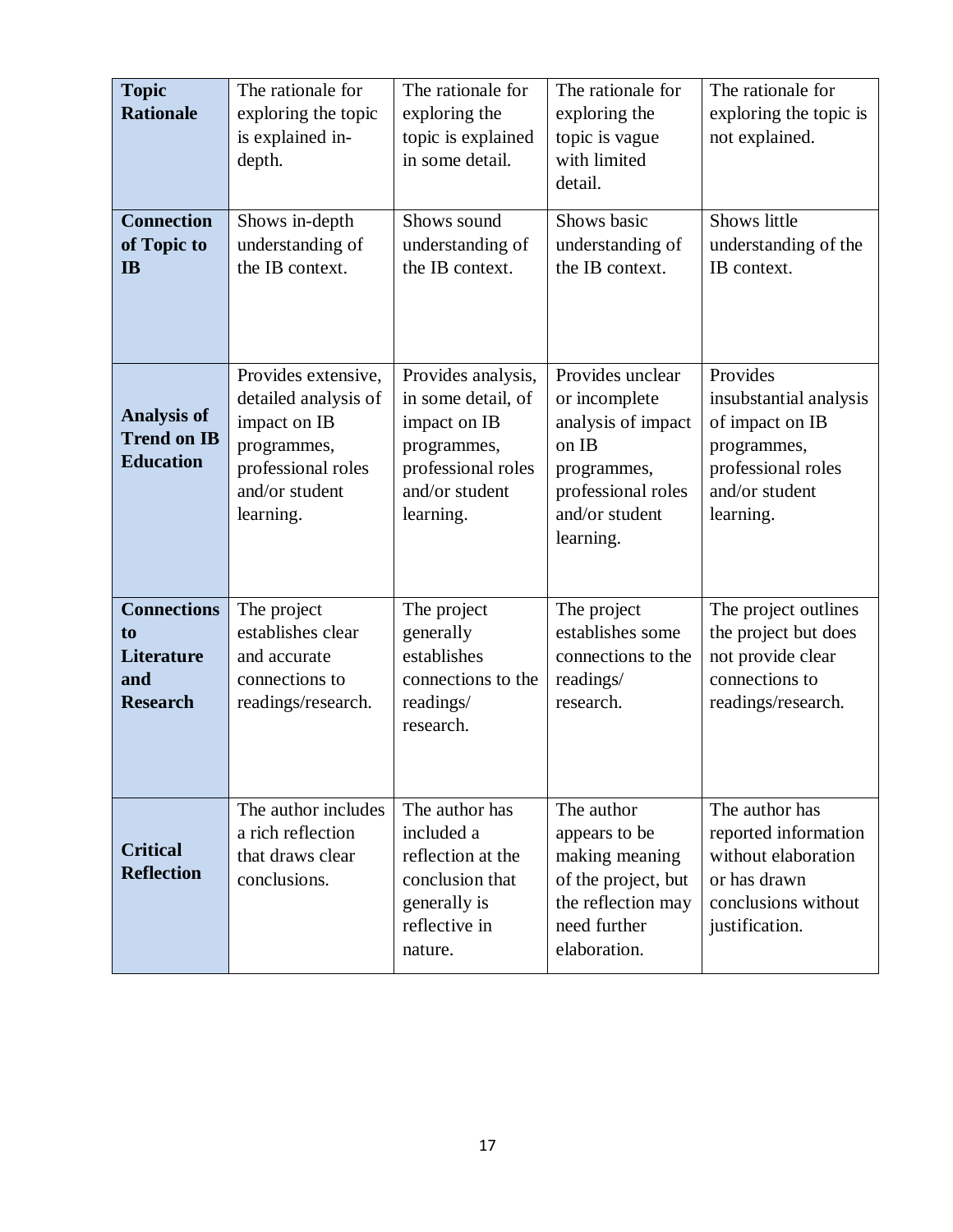| <b>Personal</b><br><b>Reflections</b><br>on Research | The author<br>thoroughly reflects<br>upon the findings<br>and implications of<br>his or her work and<br>its connections and<br>applications to the<br>author's context. | The author<br>reflects upon the<br>findings and<br>implications of<br>his or her work<br>and its<br>connections and<br>applications to<br>the author's<br>context. | The author<br>provides a limited<br>reflection upon<br>the findings and<br>implications of<br>his or her work<br>and its<br>connections and<br>applications to the<br>author's context. | The author does not<br>reflect upon the<br>findings and<br>implications of his or<br>her work. |
|------------------------------------------------------|-------------------------------------------------------------------------------------------------------------------------------------------------------------------------|--------------------------------------------------------------------------------------------------------------------------------------------------------------------|-----------------------------------------------------------------------------------------------------------------------------------------------------------------------------------------|------------------------------------------------------------------------------------------------|
| <b>Writing</b><br>Quality                            | Paper adheres to<br>APA standards:<br>Very clearly<br>organized and very<br>well-written with<br>no significant<br>errors.                                              | Paper adheres to<br>most APA<br>standards: Clearly<br>organized and<br>well-written with<br>few errors.                                                            | Paper adheres to<br>some APA<br>standards:<br>Organization and<br>errors detract<br>from overall<br>quality of writing.                                                                 | Paper does not<br>adhere to APA<br>standards:<br>Disorganized and<br>poorly written.           |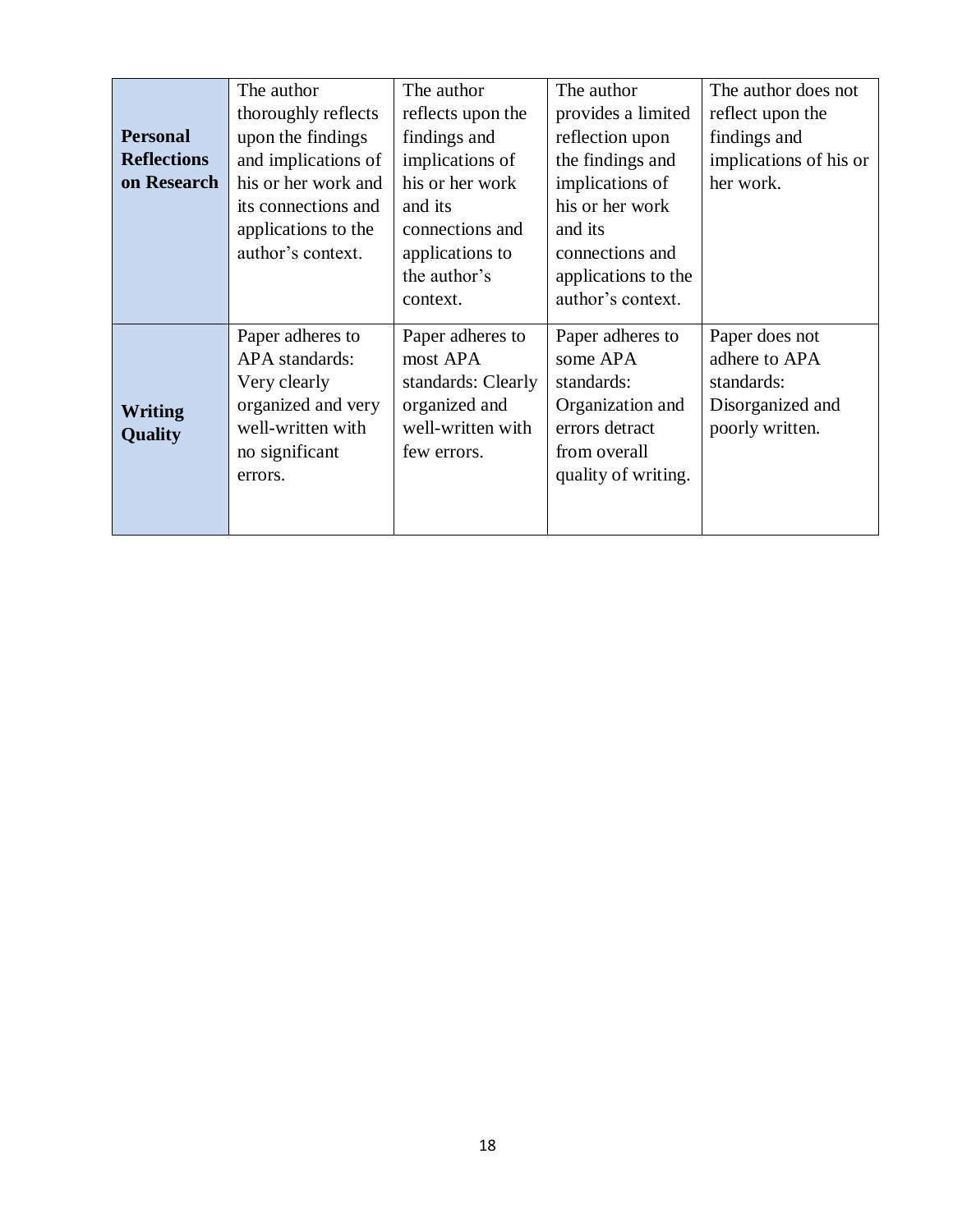#### **Professional Dispositions**

See<https://cehd.gmu.edu/students/polices-procedures/>

#### **GMU Policies and Resources for Students**

#### *Policies*

- Students must adhere to the guidelines of the Mason Honor Code (see <https://catalog.gmu.edu/policies/honor-code-system/> ).
- Students must follow the university policy for Responsible Use of Computing (see [http://universitypolicy.gmu.edu/policies/responsible-use-of-computing/\)](http://universitypolicy.gmu.edu/policies/responsible-use-of-computing/).
- Students are responsible for the content of university communications sent to their Mason email account and are required to activate their account and check it regularly. All communication from the university, college, school, and program will be sent to students **solely** through their Mason email account.
- Students with disabilities who seek accommodations in a course must be registered with George Mason University Disability Services. Approved accommodations will begin at the time the written letter from Disability Services is received by the instructor (see [https://ds.gmu.edu\)](https://ds.gmu.edu/).
- Students must silence all sound emitting devices during class unless otherwise authorized by the instructor.

## *Campus Resources*

- Support for submission of assignments to Tk20 should be directed to [tk20help@gmu.edu](mailto:tk20help@gmu.edu) or [https://cehd.gmu.edu/aero/tk20.](https://cehd.gmu.edu/aero/tk20) Questions or concerns regarding use of Blackboard should be directed to [https://its.gmu.edu/knowledge-base/blackboard-instructional-technology](https://its.gmu.edu/knowledge-base/blackboard-instructional-technology-support-for-students/)[support-for-students/.](https://its.gmu.edu/knowledge-base/blackboard-instructional-technology-support-for-students/)
- **Notice of mandatory reporting of sexual assault, interpersonal violence, and stalking:** As a faculty member, I am designated as a "Responsible Employee," and must report all disclosures of sexual assault, interpersonal violence, and stalking to Mason's Title IX Coordinator per University Policy 1202. If you wish to speak with someone confidentially, please contact one of Mason's confidential resources, such as Student Support and Advocacy Center (SSAC) at 703-380-1434 or Counseling and Psychological Services (CAPS) at 703-993-2380. You may also seek assistance from Mason's Title IX Coordinator by calling 703-993-8730, or emailing [titleix@gmu.edu.](mailto:titleix@gmu.edu)